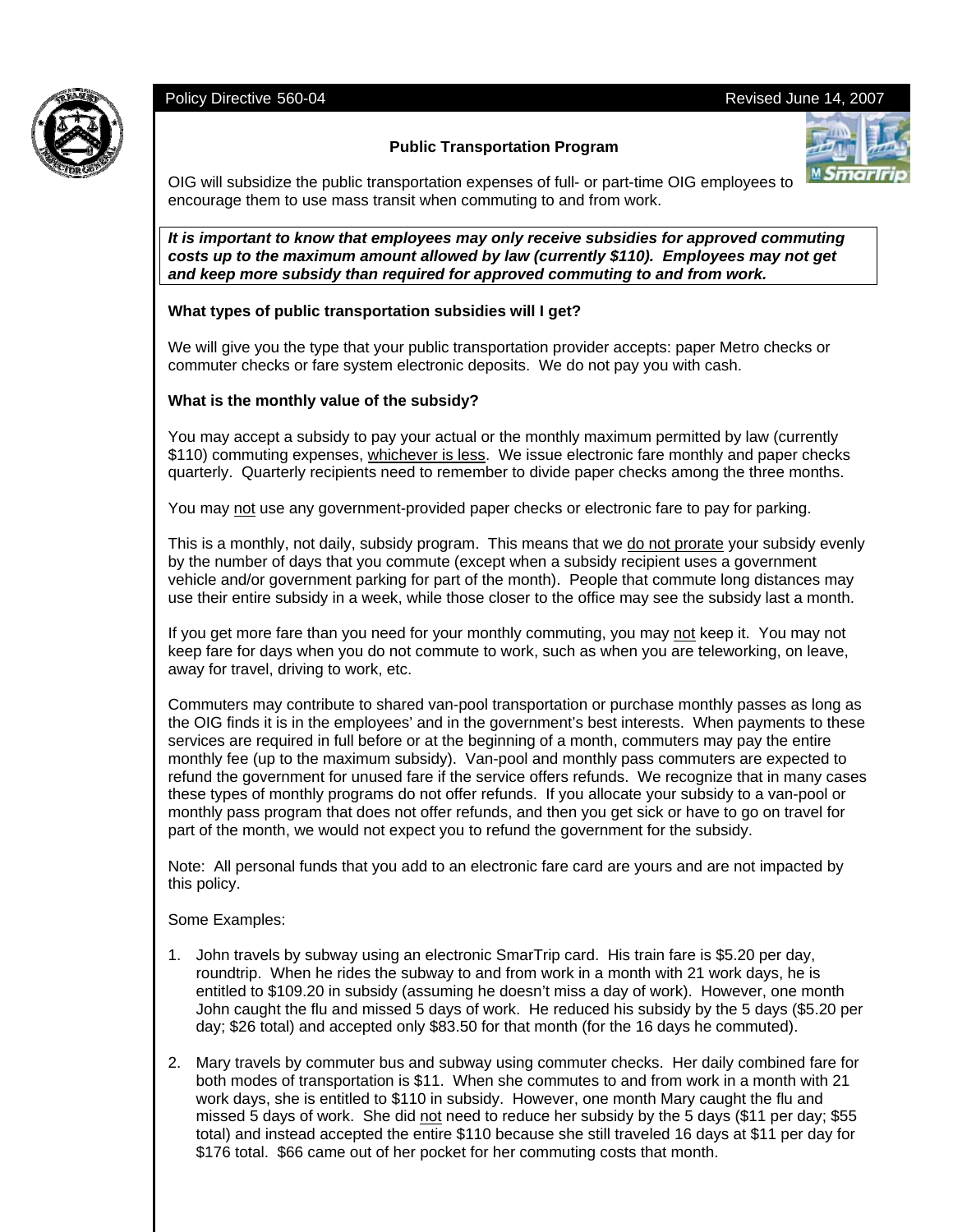- 3. Mike travels by van pool and bus to which he gives his entire \$110 monthly subsidy on the first day of each month. The government approves of this monthly purchase because it reduces Mike's travel costs and it does not increase the government'-provided subsidy. One month Mike purchased his pass on the first of the month, but on the second of that month he caught the flu and was out of the office for the remainder of the month. Since the payments he made to the van pool and the bus pass service are non-refundable, he was not required to return any of the government-provided subsidy to the government.
- 4. Sally travels by subway using an electronic SmarTrip card. Her train fare is \$10 per day, roundtrip. When she rides the subway to and from work in a month with 20 work days, she is entitled to \$110 in subsidy (assuming he doesn't miss a day of work). However, one month Sally drove a government vehicle to work for 10 days. She reduced her subsidy by the 10 days she drove (\$110 prorated at \$5.50 per day for 10 days; \$55 total) and accepted only \$55 for that month (for the 10 days he commuted by public transportation).

#### **What do I do if I accepted more fare than I needed for the month?**

Washington fare card recipients need to return unused paper cards/checks to the Office of Management within 5 work days from the beginning of the next month.

Electronic fare recipients need to reduce the fare by the unused amount in the previous month that you accept in your next monthly download.

Boston recipients receive commuter checks and need to consult with the Boston coordinator about how to return the unused fare on a case-by-case basis.

#### **How do you apply for or cancel this subsidy?**

To apply in Washington, submit to the Office of Management; and to apply in Boston, submit to the Boston coordinator: the 2-page application form at the end of this policy and a print-out that shows your schedule/calculations for the requested amount from:

- For commuting in the Washington, D.C., area: www.wmata.com
- For the Boston area: www.mbta.com/rider\_tools/trip\_planner

If your commuting expenses or address change, you need to submit a new application and printout. If you want to withdraw from the public transportation program and stop getting a subsidy, send an email to Brad Gordon and Deb McGruder (and additionally for Boston, your local coordinator).

#### **How often will you receive your subsidy?**

In Washington and Boston, the Office of Management distributes paper Metro checks and commuter checks to recipients quarterly on or about October 1, January 1, April 1, and July 1.

Employees who receive subsidies on the SmarTrip card get it themselves by touching their SmarTrip card to Metro fare machines each month.

#### **How does the SmarTrip card work?**

If you travel on a mode of transportation that accepts the SmarTrip card, you need to purchase a SmarTrip Card on your own. (Visit www.wmata.com for a listing of sales offices.) We require you to register your SmarTrip Card online at www.wmata.com or by filling out the form you receive with your SmarTrip card within 30 days of your first using it.

Employees who ride D.C. Metro trains/busses add value to their SmarTrip card each month at a fare card machine at Metro stations. (Those that commute on modes of transportation that do not accept the SmarTrip Card will continue to receive paper fare checks.)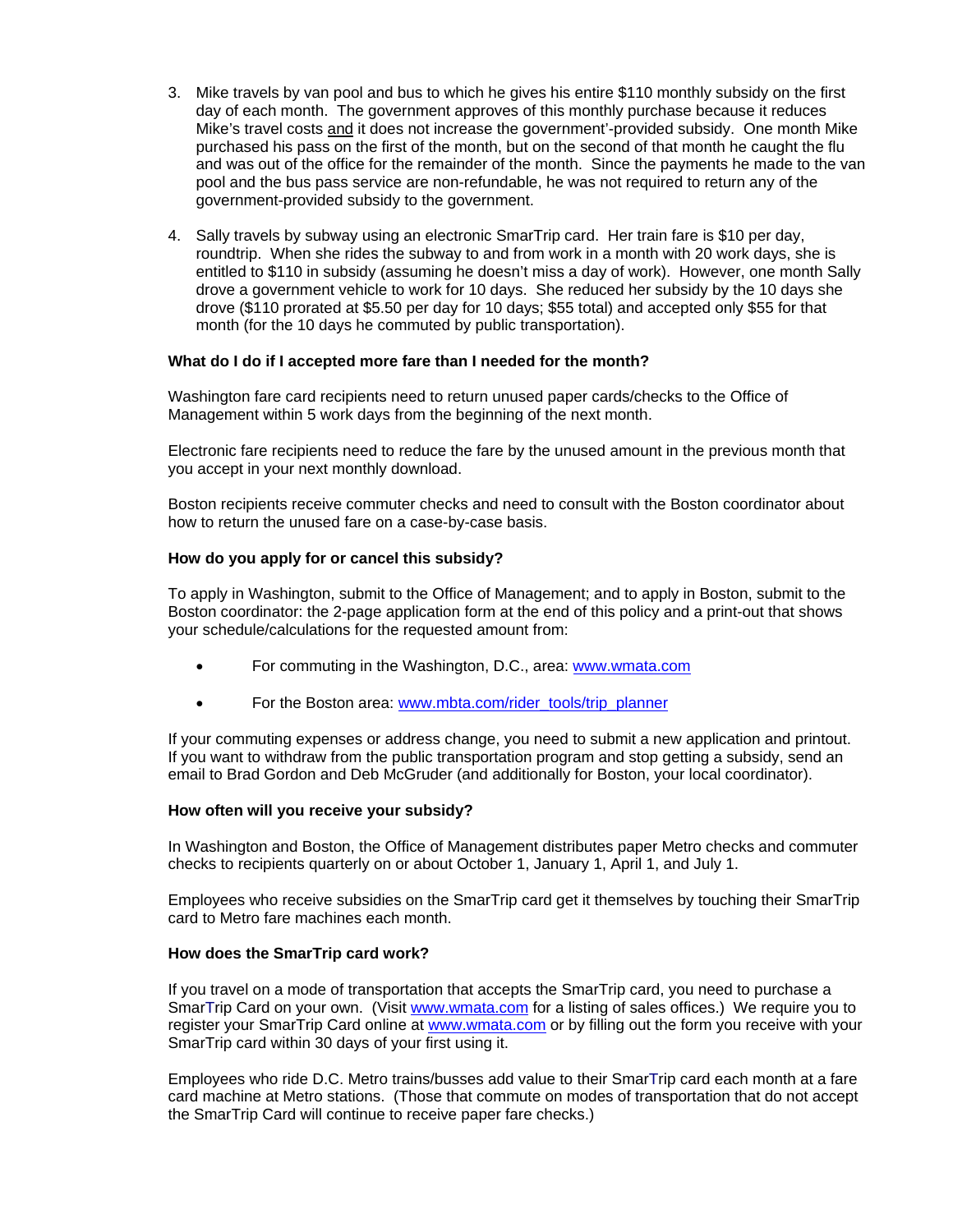### **What should I do if I lose my SmarTrip card?**

Contact WMATA immediately at 1-888-762-7874 and for a \$5.00 fee they will send you a new card with the remaining value of the lost card. To ensure your benefits are not interrupted be sure to register your new number with the Office of Management before the 15<sup>th</sup> of the month.

### **How do commuter checks work?**

Commuter checks are issued in Boston. Fare media used depends on the transportation system. The subway/streetcar transportation system uses Charlie tickets, Charlie cards, and monthly passes. The commuter rail uses 12-ride tickets and monthly passes. Bus companies use daily, weekly, or other time period tickets. Recipients must work with the Boston coordinator to determine which check denominations work best for them. Recipients do not receive change back when they purchase fare media using commuter checks, so to receive full value from their commuter checks they must use exact denominations or combinations of checks that fall below the actual cost of the tickets.

# **What is your responsibility as a PTP recipient?**

Certify your agreement with and follow all of the terms on the application form.

### **If you receive a subsidy, can you also get other transportation subsidies offered by the Federal Government (e.g., carpool parking)?**

No. If you decide to join a carpool (with the OIG or any other government organization), you need to turn in any unused fare media, inform your local coordinator, and forego your subsidy.

There is one exception: Employees may use OIG vehicles and parking and receive a subsidy, provided they prorate and reduce their subsidy for all days when they use the OIG vehicles/parking.

### **Will you incur a tax liability for your subsidy?**

No. There is no tax liability for the subsidy.

#### **What internal controls prevent subsidy abuse?**

- 1. We require applicants to provide specific, supervisor-verified information on their application form; and a third-party, proof of calculation for the requested amount, when available.
- 2. Applicants must certify they will comply with the program rules listed on the application form.
- 3. Separating employees have their subsidies canceled during exit procedures.
- 4. Monthly reviews ensure subsidy recipients are not issued government paid POV parking passes.
- 5. We educate employees by:
	- a. Informing them of the rules of the program on the application form.
	- b. Maintaining Policy Directive 560-04 to clarify program requirements and internal controls.
	- c. Sending monthly email notices on program requirements.
- 6. Monthly, we compare a random sample of participants' actual hours worked; subsidy distributions; fare calculations; addresses; leave requests; and travel authorizations/vouchers, to ensure recipients are receiving appropriate subsidies.

#### **If you have a question about this policy, whom can you contact?**

Headquarters employees: Please contact the Office of Management at (202) 927-5200 or email at OIG-OM@oig.treas.gov. Boston employees: Please contact your local coordinator.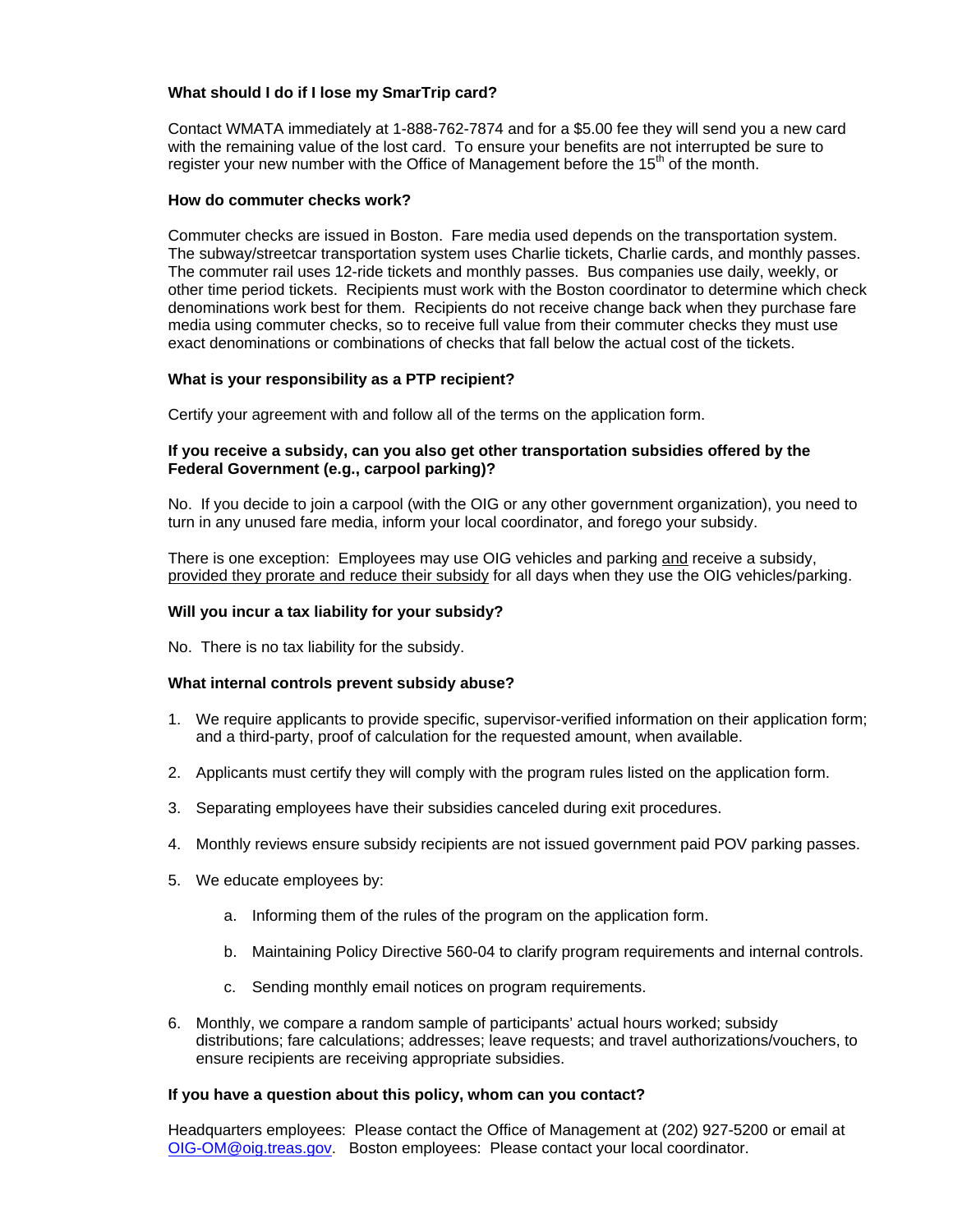# **OIG APPLICATION FOR PUBLIC TRANSPORATION SUBSIDY**

| Name: ___________ |                                                                                                                                                                                                                                                                                                                                                |         |         |        |  |
|-------------------|------------------------------------------------------------------------------------------------------------------------------------------------------------------------------------------------------------------------------------------------------------------------------------------------------------------------------------------------|---------|---------|--------|--|
|                   | (Last)                                                                                                                                                                                                                                                                                                                                         | (First) |         | (M.I.) |  |
| Home Address:     | (Number/Street/Apt. No.)                                                                                                                                                                                                                                                                                                                       | (City)  | (State) | (Zip)  |  |
| Work Address:     | (Number/Street/Apt. No.)                                                                                                                                                                                                                                                                                                                       | (City)  | (State) | (Zip)  |  |
|                   | I hereby certify (initial each line and sign and date below):                                                                                                                                                                                                                                                                                  |         |         |        |  |
|                   | I work for the Office of Inspector General and am eligible to participate in this program.                                                                                                                                                                                                                                                     |         |         |        |  |
|                   | I am not listed as a member of a government-funded commuter vanpool or carpool and am not receiving<br>transportation benefits from another Federal organization.                                                                                                                                                                              |         |         |        |  |
|                   | I am not the holder of a workplace privately-owned-vehicle parking permit dedicated for my use only.                                                                                                                                                                                                                                           |         |         |        |  |
|                   | If assigned a government vehicle and/or parking, I will prorate and reduce my subsidy for each day of government<br>vehicle and/or parking use.                                                                                                                                                                                                |         |         |        |  |
|                   | I will use the subsidy for my specific work-related commuting between my home and office and will not use any<br>portion of the subsidy to pay for parking.                                                                                                                                                                                    |         |         |        |  |
|                   | I will not sell or transfer the subsidy to anyone else.                                                                                                                                                                                                                                                                                        |         |         |        |  |
|                   | The monthly subsidy I get may not exceed what I pay for public transportation. I usually spend \$<br>month on public transportation to and from work, as calculated on the next page.                                                                                                                                                          |         |         | per    |  |
|                   | L I have attached a schedule/costs calculation from www.wmata.com or www.mbta.com/rider tools/trip planner.                                                                                                                                                                                                                                    |         |         |        |  |
|                   | If I get cards/checks, it is my responsibility to return unused ones to the OIG each month.                                                                                                                                                                                                                                                    |         |         |        |  |
|                   | If I get electronic fare, it is my responsibility to reduce the fare I take by the unused amount in the previous month.                                                                                                                                                                                                                        |         |         |        |  |
|                   | I will submit a new application and schedule/costs calculation if my address/commuting expenses change.                                                                                                                                                                                                                                        |         |         |        |  |
|                   | My subsidy will be canceled when I leave the OIG and I will not accept a subsidy after I depart.                                                                                                                                                                                                                                               |         |         |        |  |
|                   | _ I have read Policy Directive 560-04 and understand the Public Transportation subsidy requirements.                                                                                                                                                                                                                                           |         |         |        |  |
|                   | Lunderstand that the OIG will review a random sample of participants' actual hours worked; subsidy distributions;<br>fare calculations; addresses; leave requests; and travel authorizations/vouchers, to ensure recipients are<br>receiving appropriate subsidies.                                                                            |         |         |        |  |
|                   | This certification concerns a matter with the jurisdiction of an agency of the United States and making false,<br>fictitious, or fraudulent certification may render the maker subject to criminal prosecution, fine (up to \$10,000 per<br>violation), imprisonment and disciplinary action up to and including removal from Federal service. |         |         |        |  |
|                   |                                                                                                                                                                                                                                                                                                                                                |         |         |        |  |
|                   | My employee above has initialed all of the blocks on this page; I have reviewed his/her mass transit expense worksheet<br>on the next page and attached schedule/costs calculation; and I concur that the requested subsidy is appropriate.                                                                                                    |         |         |        |  |
|                   |                                                                                                                                                                                                                                                                                                                                                |         |         |        |  |

voluntary, but failure to do so may result in disapproval of your request for a public transit fare benefit. The purpose of this information is to facilitate timely processing of your request, to ensure your eligibility, and to prevent misuse of the funds involved. This information may be matched with lists at other Federal agencies to ensure that you are not listed as a carpool or vanpool participant or a holder of any other form of vehicle work site parking permit with any Federal agency.